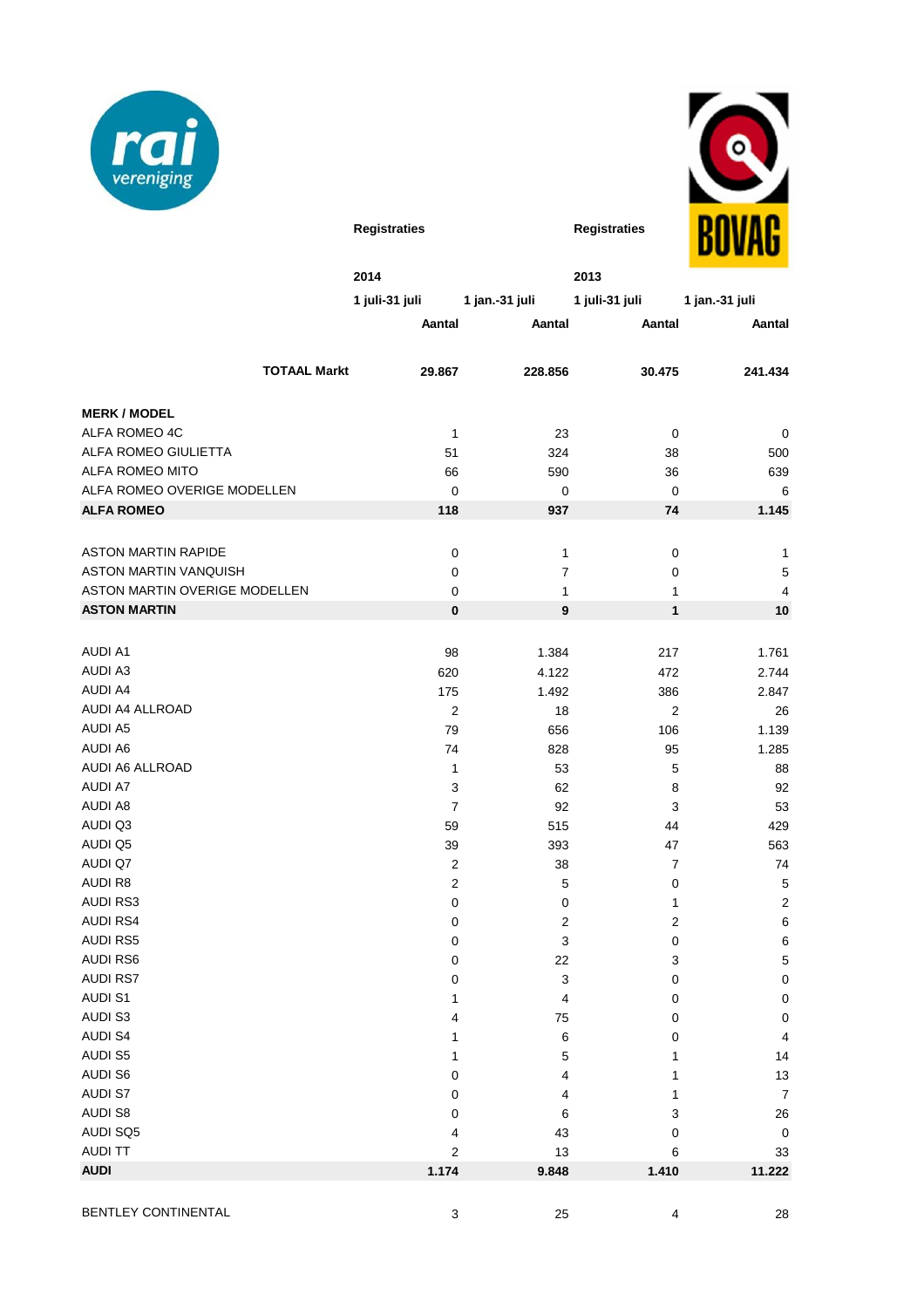| <b>BENTLEY FLYING SPUR</b><br><b>BENTLEY</b>    | 2<br>5         | 6<br>31        | 0<br>4         | 0<br>28      |
|-------------------------------------------------|----------------|----------------|----------------|--------------|
|                                                 |                |                |                |              |
| <b>BMW 1-SERIE</b>                              | 178            | 1.457          | 216            | 2.187        |
| <b>BMW 2-SERIE</b>                              | 9              | 127            | 0              | 0            |
| <b>BMW 3-SERIE</b><br><b>BMW 3-SERIE GT</b>     | 450            | 2.807          | 594            | 5.018        |
| <b>BMW 4-SERIE</b>                              | 39             | 616<br>623     | 87             | 169          |
| <b>BMW 4-SERIE GRAN COUPE</b>                   | 64             |                | 0              | 0            |
| <b>BMW 5-SERIE</b>                              | 67<br>201      | 115<br>1.673   | 0<br>428       | 0<br>2.360   |
| <b>BMW 5-SERIE GT</b>                           | 7              | 83             | 20             | 125          |
| <b>BMW 6-SERIE</b>                              | 2              | 20             | 1              | 77           |
| <b>BMW 6-SERIE GRAN COUPE</b>                   | $\overline{2}$ | 79             | 2              | 119          |
| <b>BMW 7-SERIE</b>                              | 7              | 102            | 12             | 91           |
| BMW <sub>13</sub>                               | 35             | 365            | 0              | 0            |
| BMW 18                                          | 6              | $\overline{7}$ | 0              | 0            |
| BMW <sub>Z4</sub>                               | 8              | 102            | 19             | 96           |
| BMW X1                                          | 65             | 500            | 83             | 449          |
| BMW <sub>X3</sub>                               | 67             | 382            | 57             | 699          |
| BMW X4                                          | 15             | 18             | 0              | 0            |
| BMW X5                                          | 45             | 528            | 12             | 156          |
| BMW X6                                          | 0              | 13             | 7              | 67           |
| <b>BMW</b>                                      | 1.267          | 9.617          | 1.538          | 11.613       |
|                                                 |                |                |                |              |
| <b>CHEVROLET AVEO</b>                           | 0              | 44             | 11             | 333          |
| CHEVROLET CAPTIVA                               | 0              | 1              | 0              | 25           |
| CHEVROLET CRUZE                                 | 0              | 0              | 1              | 162          |
| CHEVROLET ORLANDO                               | 0              | 5              | 0              | 78           |
| <b>CHEVROLET SPARK</b>                          | 0              | 44             | 8              | 280          |
| <b>CHEVROLET TRAX</b>                           | 0              | 53             | 15             | 23           |
| CHEVROLET VOLT                                  | 0              | 0              | 74             | 249          |
| <b>CHEVROLET</b>                                | $\bf{0}$       | 147            | 109            | 1.150        |
|                                                 |                |                |                |              |
| CHEVROLET-US OVERIGE MODELLEN                   | $\mathbf 0$    | 4              | 0              | 3            |
| <b>CHEVROLET-US</b>                             | $\bf{0}$       | 4              | $\bf{0}$       | $\mathbf 3$  |
|                                                 |                |                |                |              |
| <b>CITROEN BERLINGO</b>                         | 4              | 27             | 3              | 60           |
| <b>CITROEN C1</b>                               | 313            | 2.679          | 626            | 5.078        |
| <b>CITROEN C3</b>                               | 347            | 3.116          | 311            | 1.910        |
| <b>CITROEN C3 PICASSO</b>                       | 35             | 267            | 37             | 296          |
| <b>CITROEN C4</b>                               | 28             | 298            | 36             | 445          |
| <b>CITROEN C4 CACTUS</b>                        | 145            | 232            | 0              | 0            |
| <b>CITROEN C4 AIRCROSS</b>                      | 19             | 100            | 15             | 264          |
| <b>CITROEN C4 PICASSO</b>                       | 50             | 614            | 83             | 382          |
| <b>CITROEN C5</b>                               | 11             | 100            | 23             | 200          |
| <b>CITROEN C8</b>                               | 0              | 3              | 0              | 5            |
| <b>CITROEN C-CROSSER</b>                        | 0              | 0              | 0              | 2            |
| CITROEN C-ZERO                                  | 6              | 6              | 0              | 8            |
| <b>CITROEN DS3</b>                              | 48             | 955            | 235            | 1.480        |
| <b>CITROEN DS4</b>                              | 4              | 71             | 23             | 194          |
| <b>CITROEN DS5</b>                              | 69             | 418            | 156            | 1.408        |
| CITROEN GRAND C4 PICASSO                        | 212            | 1.667          | 11             | 255          |
| <b>CITROEN JUMPER</b><br><b>CITROEN JUMPY</b>   | 0              | 10             | $\overline{2}$ | 17           |
|                                                 | 0              | 3              | 2              | 5            |
| <b>CITROEN NEMO</b><br>CITROEN OVERIGE MODELLEN | 0              | 0              | 0              | 5            |
| <b>CITROEN</b>                                  | 0<br>1.291     | 1<br>10.567    | 0<br>1.563     | 11<br>12.025 |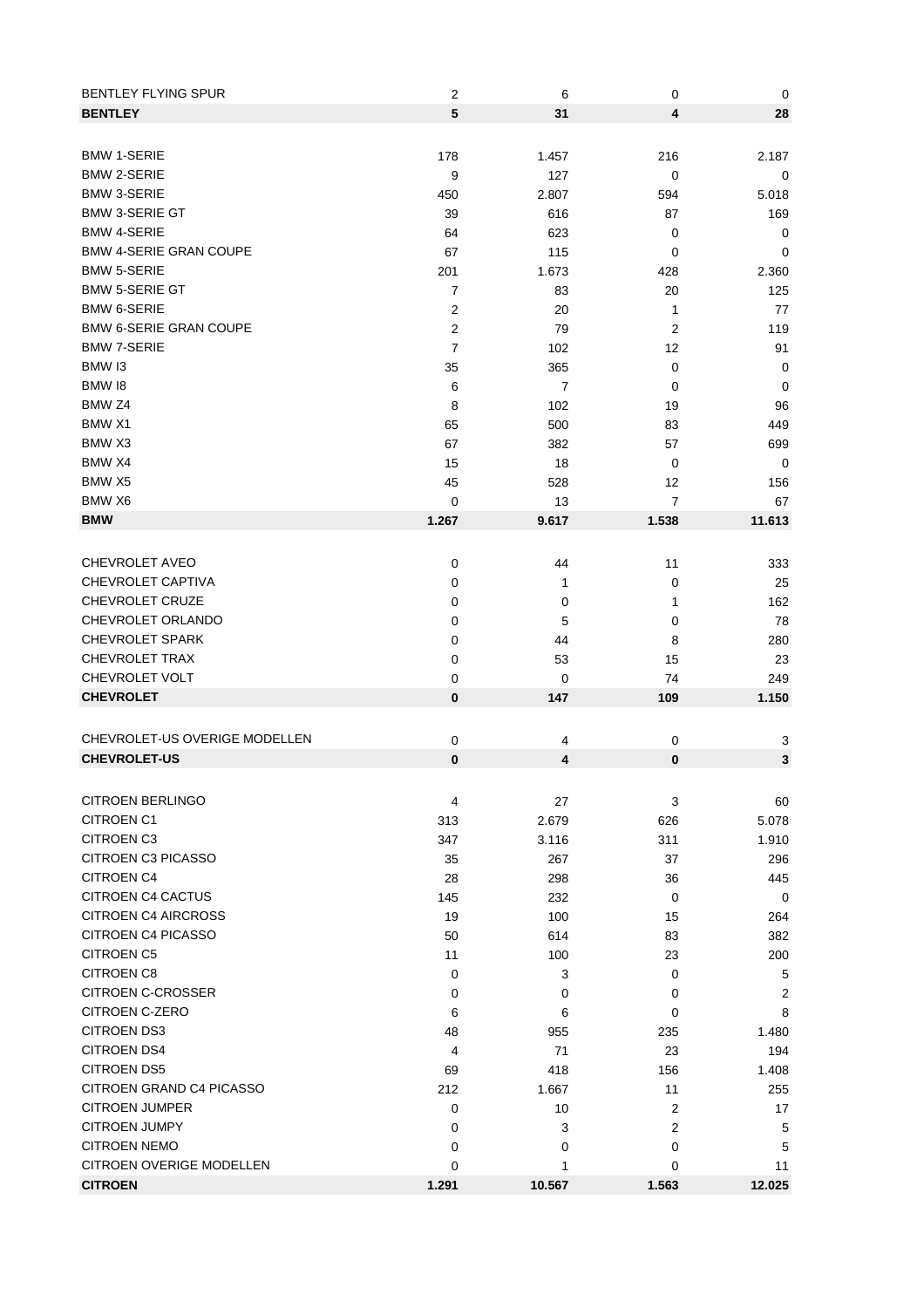| <b>DACIA DOKKER</b>            | 10             | 128          | 16               | 39                      |
|--------------------------------|----------------|--------------|------------------|-------------------------|
| <b>DACIA DUSTER</b>            | 172            | 480          | $\boldsymbol{7}$ | 138                     |
| <b>DACIA LODGY</b>             | 37             | 256          | 55               | 784                     |
| DACIA LOGAN                    | 158            | 1.465        | $\mathbf 0$      | $\overline{1}$          |
| <b>DACIA SANDERO</b>           | 56             | 665          | 144              | 1.011                   |
| <b>DACIA</b>                   | 433            | 2.994        | 222              | 1.973                   |
|                                |                |              |                  |                         |
|                                |                |              |                  |                         |
| DAIHATSU OVERIGE MODELLEN      | $\mathbf 0$    | 1            | 0                | 0                       |
| <b>DAIHATSU</b>                | $\pmb{0}$      | $\mathbf{1}$ | 0                | $\pmb{0}$               |
|                                |                |              |                  |                         |
| FERRARI 458                    | 3              | 9            | $\overline{c}$   | 14                      |
| <b>FERRARI CALIFORNIA</b>      | 1              | 4            | 0                | $\overline{\mathbf{4}}$ |
| FERRARI F12                    | 0              | 6            | 0                | 0                       |
| <b>FERRARI</b>                 | 4              | 19           | $\mathbf{2}$     | 18                      |
|                                |                |              |                  |                         |
|                                |                |              |                  |                         |
| <b>FIAT 500</b>                | 427            | 3.674        | 391              | 3.355                   |
| <b>FIAT 500L</b>               | 45             | 509          | 49               | 538                     |
| <b>FIAT BRAVO</b>              | 1              | 14           | $\overline{c}$   | 22                      |
| <b>FIAT DOBLO</b>              | 4              | 17           | 3                | 42                      |
| <b>FIAT DUCATO</b>             | $\overline{2}$ | 10           | 12               | 72                      |
| <b>FIAT PANDA</b>              | 223            | 2.728        | 264              | 3.629                   |
| <b>FIAT PUNTO</b>              | 187            | 1.379        | 77               | 1.441                   |
| <b>FIAT QUBO</b>               | 1              | 16           | $\overline{c}$   | 48                      |
| <b>FIAT SCUDO</b>              | 1              | 5            | 0                | 3                       |
| <b>FIAT SEDICI</b>             | 0              | 6            | 4                | 64                      |
| FIAT OVERIGE MODELLEN          | 0              | 1            | 0                | 1                       |
|                                |                |              |                  |                         |
| <b>FIAT</b>                    | 891            | 8.359        | 804              | 9.215                   |
|                                |                |              |                  |                         |
| <b>FISKER OVERIGE MODELLEN</b> | $\mathbf 0$    | $\mathbf 0$  | 0                | 33                      |
| <b>FISKER</b>                  | $\bf{0}$       | 0            | 0                | 33                      |
|                                |                |              |                  |                         |
| FORD B-MAX                     | 147            | 1.113        | 200              | 2.226                   |
| FORD C-MAX                     | 125            | 1.074        | 182              | 1.210                   |
| <b>FORD ECOSPORT</b>           | 17             | 77           | 0                | 0                       |
| <b>FORD FIESTA</b>             | 651            | 5.582        | 544              | 5.029                   |
| FORD FOCUS                     |                |              |                  |                         |
|                                | 336            | 2.954        | 946              | 8.572                   |
| FORD GALAXY                    | 26             | 183          | 28               | 163                     |
| FORD GRAND C-MAX               | 26             | 233          | 95               | 450                     |
| <b>FORD KA</b>                 | 52             | 786          | 47               | 883                     |
| <b>FORD KUGA</b>               | 52             | 289          | 77               | 244                     |
| FORD MONDEO                    | 97             | 655          | 135              | 934                     |
| FORD S-MAX                     | 27             | 232          | 26               | 280                     |
| FORD TRANSIT COURIER/TOUR      | 1              | 5            | 0                | $\mathbf 0$             |
| FORD TRANSIT CONNECT/TOUR      | 9              | 20           | 0                | 0                       |
| FORD TRANSIT CUSTOM/TOUR       | 65             | 139          | 12               | 44                      |
| FORD TRANSIT/TOURNEO           | 0              | 6            | 35               | 155                     |
| FORD OVERIGE MODELLEN          | $\overline{2}$ | 8            | 1                | 1                       |
| <b>FORD</b>                    | 1.633          | 13.356       | 2.328            | 20.191                  |
|                                |                |              |                  |                         |
|                                |                |              |                  |                         |
| <b>HONDA ACCORD</b>            | 0              | 9            | 4                | 32                      |
| <b>HONDA CIVIC</b>             | 30             | 260          | 35               | 401                     |
| HONDA CR-V                     | 11             | 217          | 19               | 424                     |
| HONDA CR-Z                     | $\overline{2}$ | 3            | $\pmb{0}$        | 25                      |
| HONDA INSIGHT                  | 0              | 56           | 12               | 148                     |
| HONDA JAZZ                     | 17             | 384          | 50               | 465                     |
| HONDA OVERIGE MODELLEN         | $\mathbf 0$    | $\mathbf 0$  | 0                | 3                       |
| <b>HONDA</b>                   | 60             | 929          | 120              | 1.498                   |
|                                |                |              |                  |                         |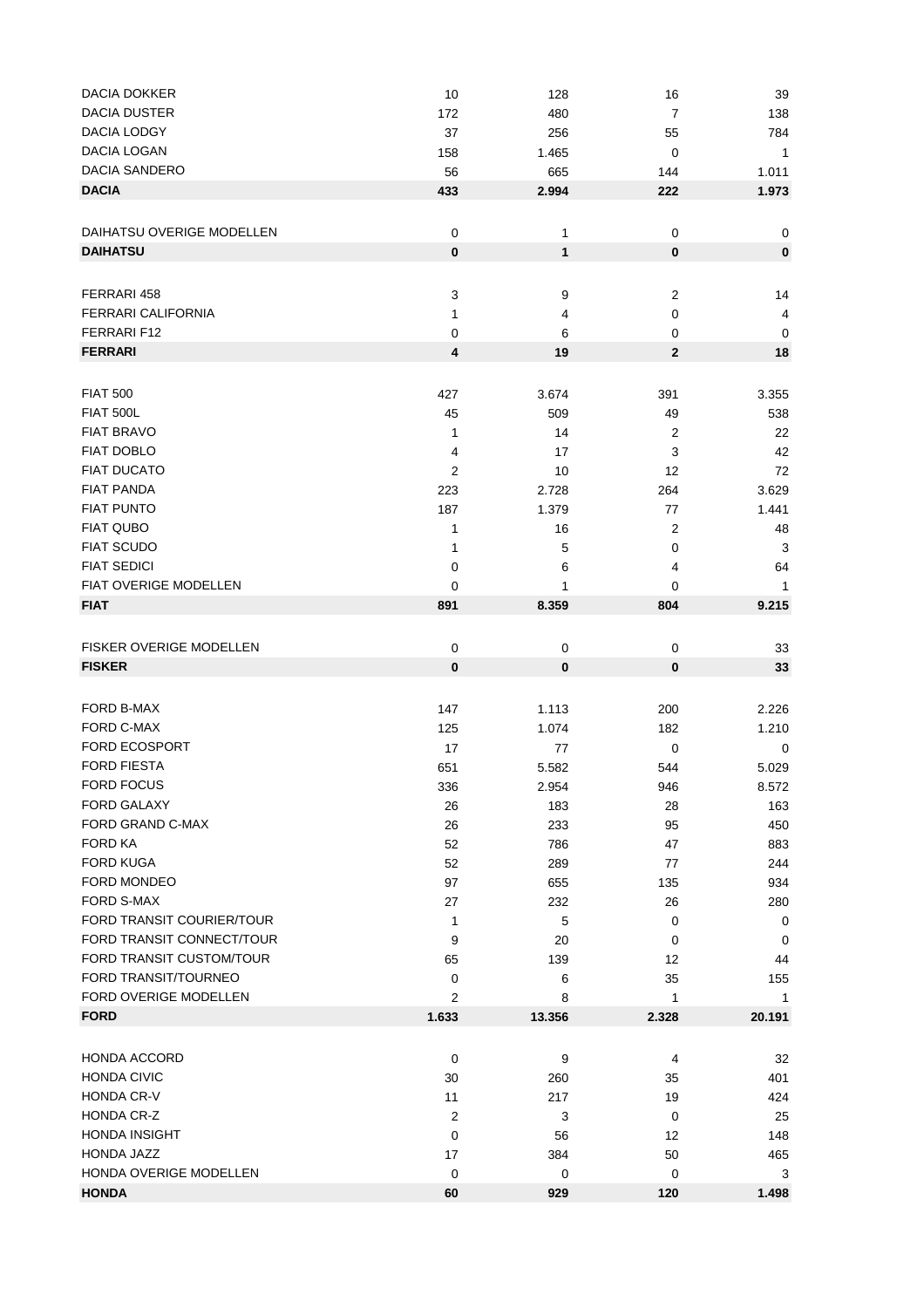| <b>HYUNDAI GENESIS</b>           | $\pmb{0}$      | 3              | 0                       | 6                       |
|----------------------------------|----------------|----------------|-------------------------|-------------------------|
| HYUNDAI I 10                     | 233            | 2.962          | 180                     | 2.617                   |
| HYUNDAI I 20                     | 94             | 1.260          | 101                     | 1.619                   |
| HYUNDAI I 30                     | 63             | 526            | 71                      | 1.032                   |
| HYUNDAI I 40                     | 6              | 83             | 50                      | 443                     |
| HYUNDAI IX20                     | 56             | 632            | 90                      | 1.103                   |
| <b>HYUNDAI IX35</b>              | 46             | 407            | 71                      | 866                     |
| <b>HYUNDAI SANTA FE</b>          | 11             | 77             | 27                      | 185                     |
| <b>HYUNDAI VELOSTER</b>          | $\pmb{0}$      | 15             | 9                       | 62                      |
| HYUNDAI OVERIGE MODELLEN         | 0              | 1              | 0                       | $\mathbf{1}$            |
| <b>HYUNDAI</b>                   | 509            | 5.966          | 599                     | 7.934                   |
|                                  |                |                |                         |                         |
|                                  |                |                |                         |                         |
| <b>INFINITI Q50</b>              | 1              | 14             | $\pmb{0}$               | $\pmb{0}$               |
| <b>INFINITI OVERIGE MODELLEN</b> | 0              | 0              | 1                       | 6                       |
| <b>INFINITI</b>                  | $\mathbf{1}$   | 14             | 1                       | 6                       |
|                                  |                |                |                         |                         |
| <b>JAGUAR F-TYPE</b>             | 7              | 52             | 10                      | 36                      |
| <b>JAGUAR XF</b>                 | 20             | 185            | 27                      | 197                     |
| <b>JAGUAR XJ-SERIE</b>           | 4              | 33             | $\boldsymbol{2}$        | 33                      |
| <b>JAGUAR XK-SERIE</b>           | 1              | 6              | 0                       | 6                       |
| <b>JAGUAR</b>                    | 32             | 276            | 39                      | 272                     |
|                                  |                |                |                         |                         |
| JEEP COMPASS                     | 6              | 47             | $\overline{7}$          | 86                      |
| <b>JEEP CHEROKEE</b>             | 22             | 63             | 0                       | $\pmb{0}$               |
| JEEP GRAND CHEROKEE              | 3              | 39             | 13                      | 32                      |
| <b>JEEP PATRIOT</b>              | $\mathbf 0$    | 0              | 0                       | $\mathbf{1}$            |
| <b>JEEP WRANGLER</b>             | $\pmb{0}$      | 1              | 0                       | 3                       |
| JEEP OVERIGE MODELLEN            | 0              | 1              | 0                       | 0                       |
| <b>JEEP</b>                      | 31             | 151            | 20                      | 122                     |
|                                  |                |                |                         |                         |
|                                  |                |                |                         |                         |
| <b>KIA CARENS</b>                | 34             | 391            | 92                      | 469                     |
| <b>KIA CEED</b>                  | 124            | 1.060          | 219                     | 1.926                   |
| <b>KIA OPTIMA</b>                | 20             | 102            | 23                      | 185                     |
| <b>KIA PICANTO</b>               | 654            | 5.997          | 794                     | 6.805                   |
| KIA PRO CEE D                    | 16             | 99             | 17                      | 181                     |
| KIA RIO                          | 288            | 2.372          | 397                     | 3.371                   |
| <b>KIA SORENTO</b>               | 13             | 74             | 18                      | 114                     |
| <b>KIA SOUL</b>                  | $\mathbf 0$    | 0              | 1                       | 21                      |
| KIA SPORTAGE                     | 144            | 1.043          | 203                     | 1.604                   |
| <b>KIA VENGA</b>                 | 117            | 848            | 147                     | 1.125                   |
| KIA OVERIGE MODELLEN             | 0              | 1              | 0                       | 0                       |
| <b>KIA</b>                       | 1.410          | 11.987         | 1.911                   | 15.801                  |
|                                  |                |                |                         |                         |
| <b>LAMBORGINI AVENTADOR</b>      | $\pmb{0}$      | $\overline{c}$ | $\pmb{0}$               | 0                       |
| LAMBORGINI GALLARDO              | 0              | 0              | $\pmb{0}$               | $\overline{c}$          |
| LAMBORGINI HURACAN               | 0              | 1              | $\pmb{0}$               | 0                       |
| <b>LAMBORGINI</b>                | 0              | $\mathbf{3}$   | 0                       | $\mathbf{2}$            |
|                                  |                |                |                         |                         |
| <b>LANCIA DELTA</b>              | $\overline{2}$ | 26             | $\overline{c}$          | 18                      |
| <b>LANCIA FLAVIA</b>             | 0              | 5              | 0                       | $\overline{7}$          |
| LANCIA MUSA                      | 0              | 0              | 0                       | $\overline{\mathbf{c}}$ |
| <b>LANCIA THEMA</b>              | 0              | 8              | 3                       | 14                      |
| LANCIA VOYAGER                   | 1              | 14             | $\overline{\mathbf{c}}$ | 33                      |
| <b>LANCIA YPSILON</b>            |                |                |                         |                         |
| <b>LANCIA</b>                    | 23             | 180            | 24                      | 245                     |
|                                  | 26             | 233            | 31                      | 319                     |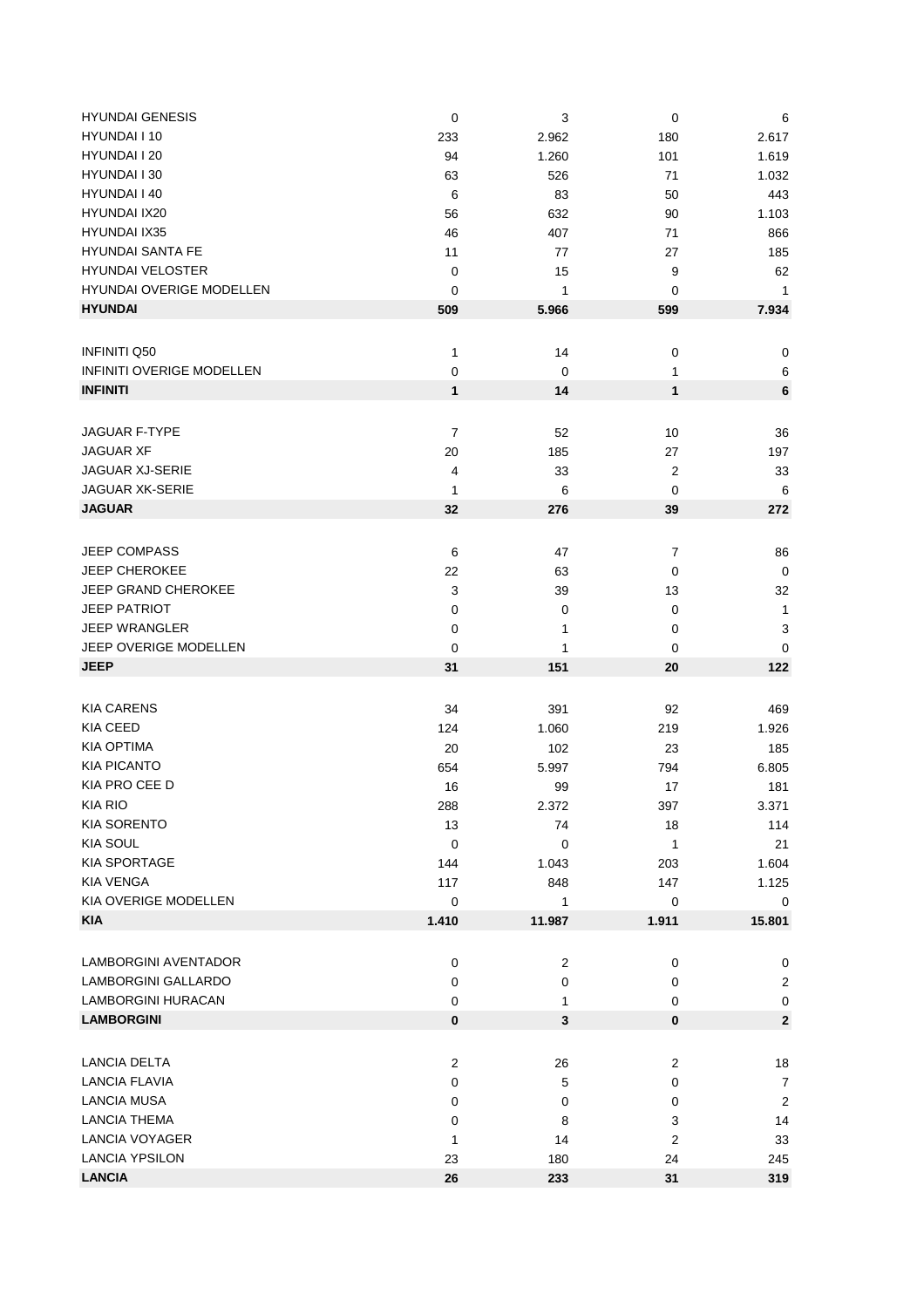| LANDWIND CV9                  | 0              | 4         | 0         | 12                        |
|-------------------------------|----------------|-----------|-----------|---------------------------|
| <b>LANDWIND</b>               | $\mathbf 0$    | 4         | $\bf{0}$  | 12                        |
|                               |                |           |           |                           |
| LAND ROVER DEFENDER           | 1              | 1         | $\pmb{0}$ | 0                         |
| <b>LAND ROVER DISCOVERY</b>   | $\overline{7}$ | 37        | 6         | 48                        |
| <b>LAND ROVER FREELANDER</b>  | 3              | 54        | 6         | 89                        |
| LAND ROVER RANGE ROVER EVOQUE | 63             | 478       | 49        | 468                       |
| LAND ROVER RANGE ROVER SPORT  | 31             | 387       | 1         | 42                        |
| LAND ROVER RANGE ROVER        | 8              | 131       | 25        | 254                       |
| <b>LAND ROVER</b>             | 113            | 1.088     | 87        | 901                       |
|                               |                |           |           |                           |
| <b>LEXUS CT</b>               |                |           |           |                           |
| LEXUS IS                      | 96             | 455       | 58        | 679                       |
| <b>LEXUS GS</b>               | 36             | 333       | 18        | 43                        |
| <b>LEXUS LS</b>               | 9              | 68        | 4         | 47                        |
| <b>LEXUS LFA</b>              | 0              | 6         | 1         | 22                        |
| <b>LEXUS RX</b>               | 0              | 0         | 0         | $\mathbf{1}$              |
| <b>LEXUS</b>                  | 7              | 61        | 12        | 114                       |
|                               | 148            | 923       | 93        | 906                       |
|                               |                |           |           |                           |
| <b>LOTUS EVORA</b>            | $\mathbf 0$    | 1         | 0         | 0                         |
| LOTUS OVERIGE MODELLEN        | 1              | 3         | 0         | 3                         |
| <b>LOTUS</b>                  | 1              | 4         | 0         | $\mathbf 3$               |
|                               |                |           |           |                           |
| <b>MASERATI GHIBLI</b>        | 5              | 77        | 0         | $\mathbf 0$               |
| MASERATI GRANCABRIO           | 0              | 1         | 0         | $\boldsymbol{2}$          |
| MASERATI GRANTURISMO          | 0              | 2         | 0         | $\ensuremath{\mathsf{3}}$ |
| <b>MASERATI QUATTROPORTE</b>  | 1              | 16        | 1         | 6                         |
| <b>MASERATI</b>               | 6              | 96        | 1         | 11                        |
|                               |                |           |           |                           |
| MAZDA 2                       | 23             | 429       | 15        | 714                       |
| MAZDA 3                       | 52             | 753       | 5         | 108                       |
| MAZDA 5                       | 6              | 48        | 22        | 100                       |
| MAZDA 6                       | 51             | 643       | 73        | 559                       |
| MAZDA CX-5                    | 96             | 1.696     | 271       | 1.993                     |
| MAZDA MX-5                    | 3              | 21        | 2         | 19                        |
| <b>MAZDA</b>                  | 231            | 3.590     | 388       | 3.493                     |
|                               |                |           |           |                           |
| <b>MB A-KLASSE</b>            | 142            | 1.407     | 149       | 1.820                     |
| <b>MB B-KLASSE</b>            | 138            | 1.504     | 121       | 1.647                     |
| MB C-KLASSE                   | 218            | 1.363     | 103       | 1.073                     |
| <b>MB CITAN</b>               | 17             | 57        | 3         | 37                        |
| <b>MB CL-KLASSE</b>           | 0              | 1         | 1         | $\boldsymbol{2}$          |
| MB CLA-KLASSE                 | 87             | 755       | 126       | 528                       |
| MB CLS-KLASSE                 | 0              | 50        | 7         | 94                        |
| MB E-KLASSE                   | 69             | 785       | 155       | 904                       |
| MB G-KLASSE                   | 1              | 4         | 1         | 6                         |
| MB GL-KLASSE                  | 3              | 27        | 1         | 52                        |
| MB GLA-KLASSE                 | 65             | 308       | 0         | 0                         |
| MB GLK-KLASSE                 | 4              | 67        | 6         | 124                       |
| <b>MB M-KLASSE</b>            | 7              | 118       | 12        | 180                       |
| <b>MB R-KLASSE</b>            | 0              | $\pmb{0}$ | 0         | 10                        |
| MB S-KLASSE                   | 28             | 249       | 13        | 21                        |
| MB SL-KLASSE                  | 1              | 9         | 1         | 13                        |
| <b>MB SLK-KLASSE</b>          | 1              | 23        | 3         | 52                        |
| MB SLS-KLASSE                 | 0              |           | 0         | $\overline{7}$            |
| <b>MB SPRINTER</b>            |                | 5         |           |                           |
| <b>MB VIANO</b>               | 129            | 345       | 46        | 283                       |
|                               | 0              | 4         | 1         | 13                        |
| <b>MB VITO</b>                | 34             | 136       | 7         | 88                        |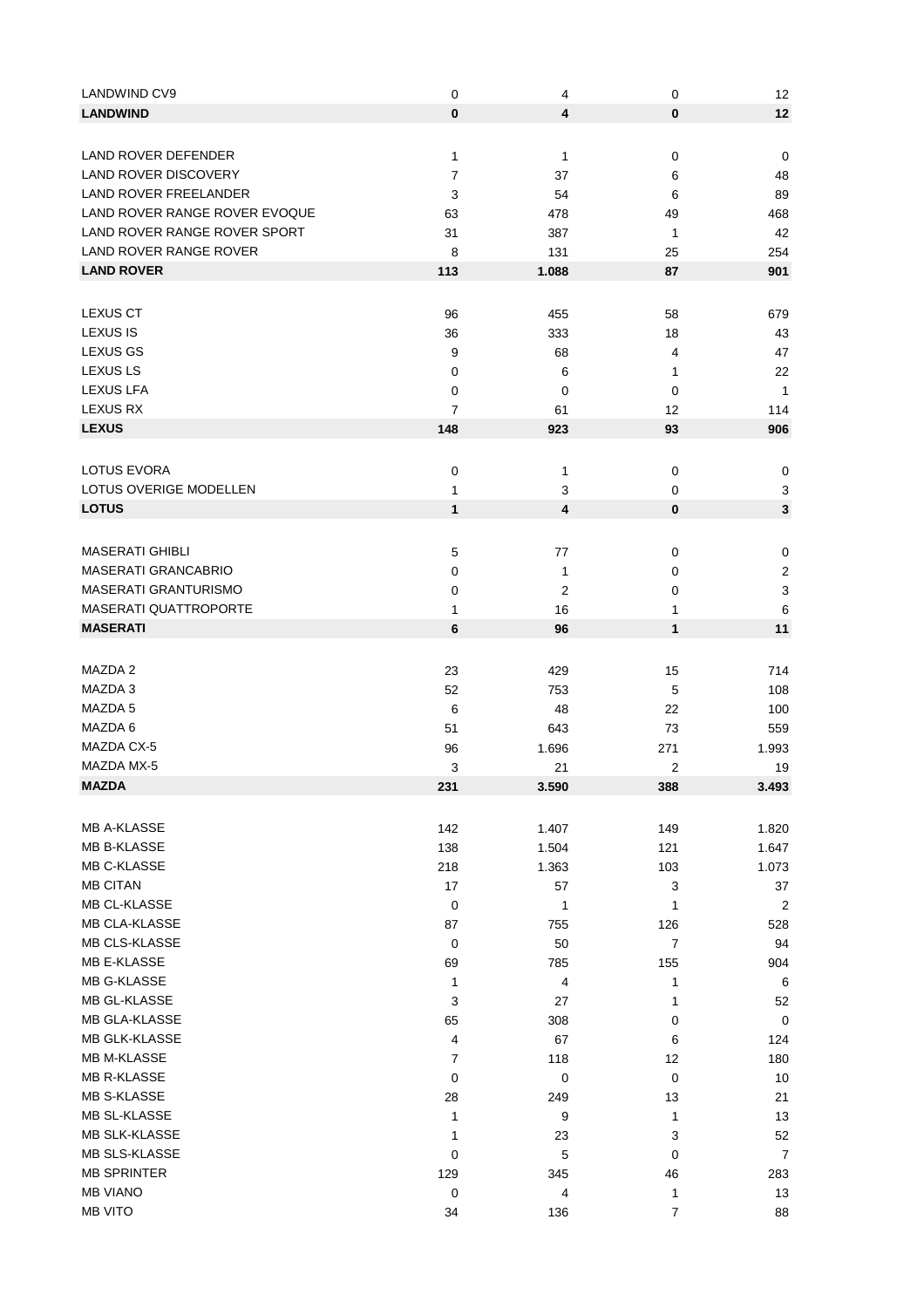| <b>MB OVERIGE MODELLEN</b> | 3              | 9              | 1         | 2              |
|----------------------------|----------------|----------------|-----------|----------------|
| <b>MERCEDES</b>            | 947            | 7.226          | 757       | 6.956          |
|                            |                |                |           |                |
| <b>MINI COUNTRYMAN</b>     | 56             | 507            | 51        | 657            |
| <b>MINI MINI</b>           | 260            | 1.561          | 166       | 1.495          |
| <b>MINI PACEMAN</b>        | 6              | 82             | 5         | 96             |
| <b>MINI</b>                |                |                |           |                |
|                            | 322            | 2.150          | 222       | 2.248          |
|                            |                |                |           |                |
| <b>MITSUBISHI ASX</b>      | 106            | 576            | 57        | 400            |
| <b>MITSUBISHI COLT</b>     | 0              | 3              | 4         | 150            |
| MITSUBISHI GRANDIS         | 0              | 0              | 0         | $\mathbf{1}$   |
| MITSUBISHI I-MIEV          | 0              | 0              | 0         | 4              |
| <b>MITSUBISHI LANCER</b>   | 4              | 70             | 3         | 40             |
| MITSUBISHI OUTLANDER       | 626            | 5.994          | 34        | 455            |
| MITSUBISHI PAJERO          | 0              | 1              | 0         | 0              |
| MITSUBISHI SPACE STAR      | 252            | 1.428          | 220       | 1.506          |
| <b>MITSUBISHI</b>          | 988            | 8.072          | 318       | 2.556          |
|                            |                |                |           |                |
| MORGAN 4/4                 | $\mathbf 0$    | 1              | 0         | 1              |
| <b>MORGAN PLUS-4</b>       | 0              | $\overline{c}$ | 0         | 0              |
| <b>MORGAN ROADSTER</b>     | 0              | 1              | 0         | 1              |
| MORGAN OVERIGE MODELLEN    | 0              | 0              | 1         | 1              |
| <b>MORGAN</b>              | 0              | 4              | 1         | 3              |
|                            |                |                |           |                |
|                            |                |                |           |                |
| NISSAN 370Z                | 0              | $\pmb{0}$      | 0         | 3              |
| NISSAN GT-R                | 0              | $\overline{2}$ | 1         | 4              |
| <b>NISSAN JUKE</b>         | 66             | 433            | 40        | 637            |
| <b>NISSAN LEAF</b>         | 43             | 275            | 22        | 214            |
| NISSAN MICRA               | 74             | 607            | 130       | 734            |
| NISSAN MURANO              | 0              | 0              | 1         | 3              |
| <b>NISSAN NOTE</b>         | 162            | 1.729          | 6         | 201            |
| NISSAN NV200               | $\overline{c}$ | 17             | 1         | 15             |
| NISSAN PATHFINDER          | 0              | 3              | 0         | 9              |
| NISSAN PIXO                | 0              | 51             | 10        | 302            |
| NISSAN QASHQAI             | 420            | 3.434          | 148       | 1.335          |
| NISSAN QASHQAI+2           | 1              | 58             | 22        | 229            |
| NISSAN X-TRAIL             | 11             | 12             | 6         | 13             |
| NISSAN OVERIGE MODELLEN    | 1              | 3              | $\pmb{0}$ | $\overline{2}$ |
| <b>NISSAN</b>              | 780            | 6.624          | 387       | 3.701          |
|                            |                |                |           |                |
| OPEL ADAM                  | 42             | 727            | 114       | 785            |
| OPEL AGILA                 | 201            | 1.314          | 143       | 879            |
| OPEL AMPERA                | $\mathbf 0$    | 9              | 57        | 708            |
| <b>OPEL ASTRA</b>          | 250            | 2.221          | 329       | 2.871          |
| OPEL CASCADA               | 14             | 121            | 38        | 104            |
| OPEL COMBO                 | 1              | 18             | 1         | 34             |
| OPEL CORSA                 | 508            | 3.744          | 206       | 3.761          |
| OPEL INSIGNIA              | 198            | 1.835          | 150       | 1.067          |
| OPEL MERIVA                | 105            | 1.641          | 117       | 1.382          |
| OPEL MOKKA                 | 151            | 1.404          | 85        | 981            |
| OPEL MOVANO                | $\mathbf 0$    | 0              | 1         | 3              |
| OPEL VIVARO                |                |                |           |                |
| OPEL ZAFIRA                | 15             | 84             | 6         | 25             |
|                            | 166            | 1.214          | 195       | 1.092          |
| OPEL OVERIGE MODELLEN      | $\pmb{0}$      | 1              | 1         | 20             |
| <b>OPEL</b>                | 1.651          | 14.333         | 1.443     | 13.712         |
|                            |                |                |           |                |
| PEUGEOT 107                | 207            | 2.801          | 690       | 6.421          |
| PEUGEOT 108                | 307            | 395            | $\pmb{0}$ | 0              |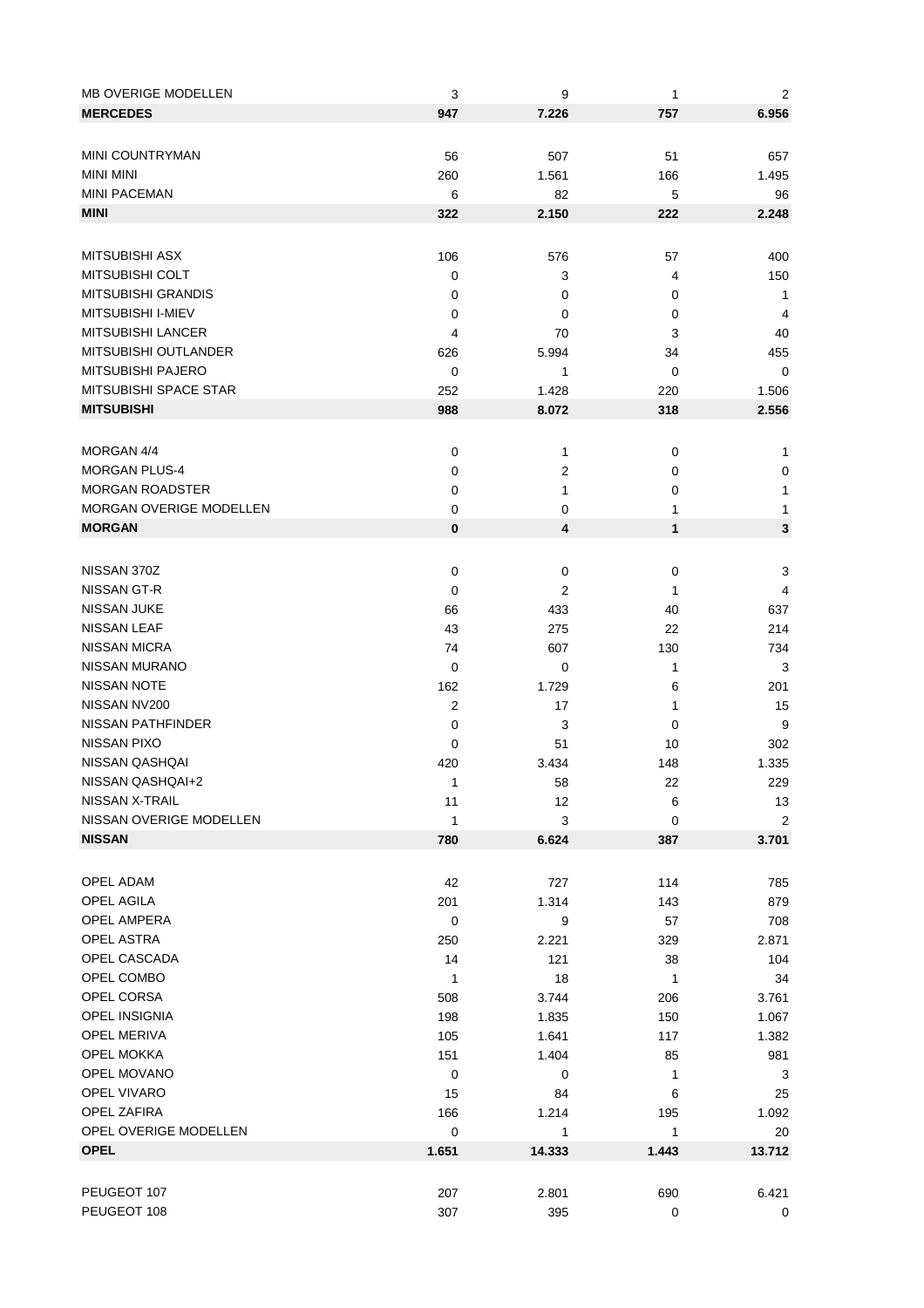| PEUGEOT 2008                | 283            | 2.745          | 266      | 742            |
|-----------------------------|----------------|----------------|----------|----------------|
| PEUGEOT 208                 | 737            | 5.212          | 619      | 5.920          |
| PEUGEOT 3008                | 86             | 849            | 159      | 1.315          |
| PEUGEOT 308                 | 1.324          | 4.661          | 73       | 551            |
| PEUGEOT 5008                | 55             | 414            | 119      | 543            |
| PEUGEOT 508                 | 78             | 910            | 314      | 2.850          |
| PEUGEOT 807                 | 0              | 2              | 1        | 11             |
| PEUGEOT BIPPER              | 0              | 0              | 1        | 20             |
| PEUGEOT BOXER               | 0              | 7              | 0        | 45             |
| PEUGEOT ION                 | 0              | 0              | 0        | 11             |
| PEUGEOT RCZ                 |                |                |          | 75             |
|                             | 5              | 44             | 10       |                |
| PEUGEOT PARTNER             | 3              | 47             | 7        | 55             |
| PEUGEOT OVERIGE MODELLEN    | 0              | 10             | 8        | 115            |
| <b>PEUGEOT</b>              | 3.085          | 18.097         | 2.267    | 18.674         |
|                             |                |                |          |                |
| PORSCHE 911                 | 20             | 216            | 13       | 221            |
| PORSCHE BOXSTER             | 4              | 39             | 1        | 75             |
| PORSCHE CAYMAN              | 3              | 20             | 3        | 26             |
| PORSCHE CAYENNE             | 4              | 93             | 20       | 224            |
| PORSCHE MACAN               | 43             | 151            | 0        | 0              |
| PORSCHE PANAMERA            | 5              | 227            | 13       | 73             |
| PORSCHE OVERIGE MODELLEN    | $\mathbf 0$    | 3              |          |                |
| <b>PORSCHE</b>              |                |                | 0        | 0              |
|                             | 79             | 749            | 50       | 619            |
|                             |                |                |          |                |
| RENAULT CAPTUR              | 611            | 5.795          | 309      | 637            |
| RENAULT CLIO                | 1.140          | 8.978          | 1.571    | 6.404          |
| RENAULT ESPACE              | 7              | 45             | 13       | 199            |
| RENAULT FLUENCE             | 0              | 2              | 0        | 6              |
| RENAULT KANGOO              | 10             | 53             | 1        | 50             |
| RENAULT LAGUNA              | 13             | 82             | 12       | 188            |
| <b>RENAULT MASTER</b>       | 0              | 3              | 1        | 4              |
| <b>RENAULT MEGANE</b>       | 184            | 981            | 851      | 7.240          |
| RENAULT MEGANE SCENIC       | 46             | 440            | 68       | 599            |
| RENAULT MEGANE GRAND SCENIC | 86             | 557            | 81       | 961            |
| <b>RENAULT MODUS</b>        | $\mathbf 0$    | 0              | 0        | 15             |
| RENAULT TRAFIC              | $\overline{7}$ | 31             | 0        | 33             |
| RENAULT TWINGO              |                |                |          | 3.817          |
| RENAULT ZOE                 | 99             | 1.524          | 289      |                |
|                             | 14             | 99             | 26       | 135            |
| <b>RENAULT</b>              | 2.217          | 18.590         | 3.222    | 20.288         |
|                             |                |                |          |                |
| <b>ROLLS-ROYCE GHOST</b>    | 0              | 2              | 0        | $\overline{2}$ |
| ROLLS-ROYCE PHANTOM         | 0              | 2              | 0        | $\mathbf 0$    |
| ROLLS-ROYCE WRAITH          | 1              | $\overline{7}$ | 0        | 0              |
| <b>ROLLS-ROYCE</b>          | $\mathbf{1}$   | 11             | $\bf{0}$ | $\mathbf 2$    |
|                             |                |                |          |                |
| <b>SEAT ALHAMBRA</b>        | 9              | 97             | 6        | 121            |
| <b>SEAT ALTEA</b>           |                |                |          |                |
|                             | 9              | 54             | 6        | 138            |
| <b>SEAT ALTEA XL</b>        | 11             | 104            | 16       | 208            |
| <b>SEAT EXEO</b>            | $\mathbf 0$    | 0              | 0        | 19             |
| <b>SEAT IBIZA</b>           | 147            | 898            | 167      | 1.122          |
| <b>SEAT LEON</b>            | 383            | 2.975          | 94       | 1.266          |
| <b>SEAT MII</b>             | 182            | 1.549          | 214      | 2.013          |
| SEAT TOLEDO                 | 17             | 164            | 28       | 180            |
| <b>SEAT</b>                 | 758            | 5.841          | 531      | 5.067          |
|                             |                |                |          |                |
| <b>SKODA CITIGO</b>         | 136            | 1.220          | 193      | 2.168          |
| <b>SKODA FABIA</b>          | 153            | 996            | 210      | 1.594          |
| SKODA OCTAVIA               | 1.105          | 6.905          | 288      | 1.442          |
|                             |                |                |          |                |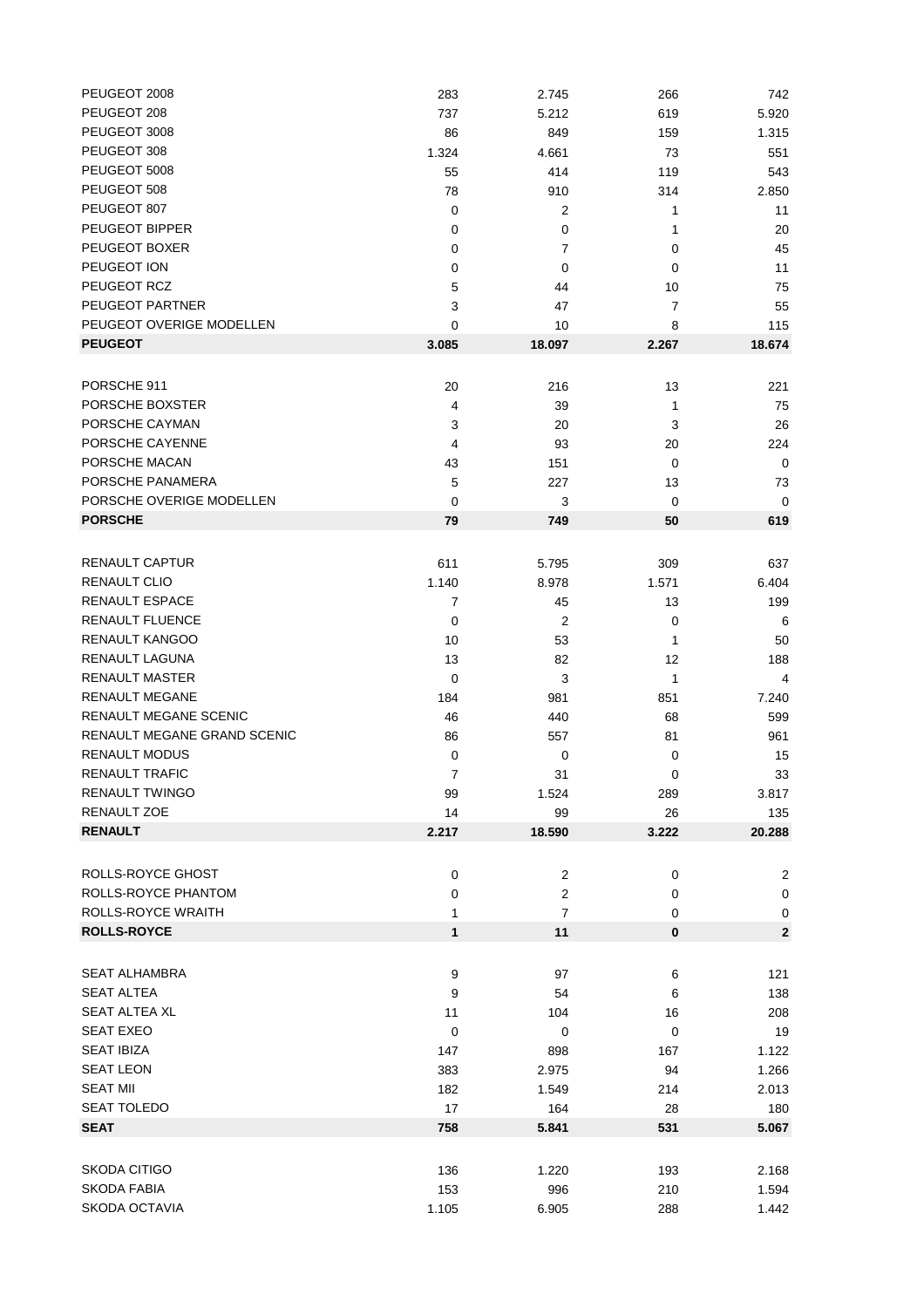| SKODA RAPID                 | 132            | 977            | 93             | 584            |
|-----------------------------|----------------|----------------|----------------|----------------|
| <b>SKODA ROOMSTER</b>       | 7              | 68             | 8              | 112            |
| <b>SKODA SUPERB</b>         | 58             | 593            | 47             | 300            |
| SKODA YETI                  | 51             | 393            | 27             | 316            |
| <b>SKODA</b>                | 1.642          | 11.152         | 866            | 6.516          |
|                             |                |                |                |                |
| <b>SMART FORTWO</b>         | 14             | 142            | 17             | 165            |
| <b>SMART</b>                | 14             | 142            | 17             | 165            |
|                             |                |                |                |                |
|                             |                |                |                |                |
| SUBARU BRZ                  | $\mathbf{1}$   | 4              | 0              | $\mathbf{1}$   |
| <b>SUBARU FORESTER</b>      | 36             | 248            | 59             | 259            |
| <b>SUBARU IMPREZA</b>       | 0              | 2              | 0              | $\overline{1}$ |
| <b>SUBARU LEGACY</b>        | $\overline{c}$ | $\overline{7}$ | 2              | 14             |
| <b>SUBARU OUTBACK</b>       | 6              | 15             | 0              | 10             |
| <b>SUBARU TREZIA</b>        | 1              | 32             | 7              | 65             |
| <b>SUBARU XV</b>            | $\overline{7}$ | 102            | 12             | 91             |
| SUBARU OVERIGE MODELLEN     | 0              | 0              | 1              | $\mathbf{1}$   |
| <b>SUBARU</b>               | 53             | 410            | 81             | 442            |
|                             |                |                |                |                |
| <b>SUZUKI ALTO</b>          | $\mathbf 0$    | 2.934          | 192            | 2.374          |
| SUZUKI GRAND VITARA         | 0              | 6              | 0              | 4              |
| <b>SUZUKI JIMNY</b>         | 0              | 8              | 0              | 15             |
| <b>SUZUKI KIZASHI</b>       | 0              | 4              | 0              | 10             |
| <b>SUZUKI SPLASH</b>        | 75             | 491            | 103            | 789            |
| <b>SUZUKI SWIFT</b>         | 170            | 1.286          | 171            | 1.683          |
| SUZUKI SX4                  |                |                |                |                |
|                             | 4              | 27             | 30             | 286            |
| SUZUKI SX4 S-CROSS          | 109            | 1.224          | 0              | 0              |
| <b>SUZUKI</b>               | 358            | 5.980          | 496            | 5.161          |
|                             |                |                |                |                |
| <b>TESLA MODEL S</b>        | 31             | 598            | 1              | $\overline{2}$ |
| <b>TESLA ROADSTER</b>       | 0              | 0              | 0              | 1              |
| <b>TESLA</b>                | 31             | 598            | $\mathbf{1}$   | $\mathbf 3$    |
|                             |                |                |                |                |
| <b>TOYOTA AURIS</b>         | 512            | 4.482          | 642            | 3.224          |
| <b>TOYOTA AVENSIS</b>       | $\overline{7}$ | 122            | 15             | 208            |
| <b>TOYOTA AYGO</b>          | 386            | 2.392          | 386            | 2.552          |
| TOYOTA GT86                 | $\mathbf 0$    | 9              | 0              | 13             |
| <b>TOYOTA IQ</b>            | 1              | 10             | 2              | 34             |
| <b>TOYOTA LAND CRUISER</b>  | 0              | 9              | 4              | 21             |
| TOYOTA LAND CRUISER V8      | 0              | 4              | 1              | 7              |
| <b>TOYOTA PRIUS</b>         | 16             | 149            | 151            | 1.679          |
| <b>TOYOTA PRIUS PLUS</b>    | 18             | 94             | 162            | 1.652          |
| <b>TOYOTA RAV4</b>          | 40             | 372            | 83             | 315            |
| <b>TOYOTA URBAN CRUISER</b> |                |                |                |                |
| <b>TOYOTA VERSO</b>         | 0              | 0              | 1              | 15             |
|                             | 28             | 252            | 48             | 334            |
| TOYOTA VERSO-S              | 33             | 360            | 94             | 426            |
| <b>TOYOTA YARIS</b>         | 360            | 3.286          | 494            | 3.808          |
| <b>TOYOTA</b>               | 1.401          | 11.541         | 2.083          | 14.288         |
|                             |                |                |                |                |
| VW BEETLE (NEW)             | 18             | 152            | 40             | 246            |
| <b>VW CALIFORNIA</b>        | $\overline{7}$ | 57             | 7              | 59             |
| <b>VW CADDY</b>             | 28             | 145            | 18             | 192            |
| <b>VW CARAVELLE</b>         | 0              | 5              | $\overline{2}$ | 16             |
| <b>VW CRAFTER</b>           | 4              | 94             | 2              | 101            |
| VW EOS                      | 0              | 2              | 0              | 12             |
| <b>VW GOLF</b>              | 1.070          | 9.701          | 1.127          | 8.709          |
| VW GOLF PLUS                | $\pmb{0}$      | 20             | 66             | 542            |
| VW GOLF SPORTSVAN           | 233            | 320            | $\mathbf 0$    | $\pmb{0}$      |